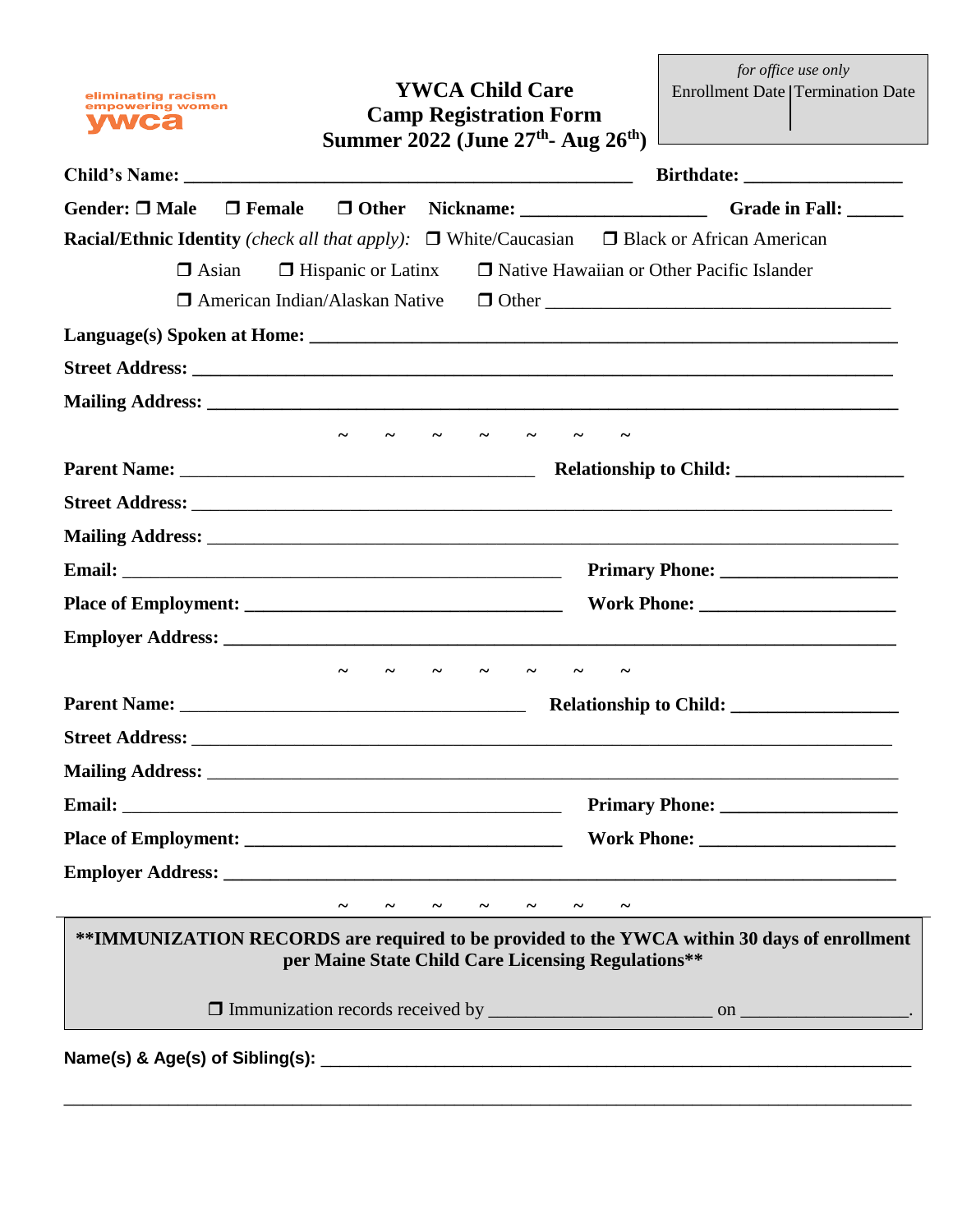| Names of all people authorized to remove your child from the YWCA:<br>**Anyone picking up your child must have a photo ID**                                                             |                                                                                                                       |  |
|-----------------------------------------------------------------------------------------------------------------------------------------------------------------------------------------|-----------------------------------------------------------------------------------------------------------------------|--|
|                                                                                                                                                                                         | <u> 1989 - Johann John Stoff, deutscher Stoffen und der Stoffen und der Stoffen und der Stoffen und der Stoffen u</u> |  |
| Please list any information the YWCA needs to know, (e.g. special education needs, aquatic experience)<br>in order to provide developmentally appropriate, quality care for your child: |                                                                                                                       |  |
|                                                                                                                                                                                         |                                                                                                                       |  |
|                                                                                                                                                                                         |                                                                                                                       |  |
| Hospital Preference: $\Box$ CMMC $\Box$ St. Mary's                                                                                                                                      |                                                                                                                       |  |
|                                                                                                                                                                                         |                                                                                                                       |  |
| Does your child have any known food allergies?<br>$\Box$ Yes                                                                                                                            | $\Box$ No<br>If yes, please list:                                                                                     |  |
| How do you respond to an allergic reaction?                                                                                                                                             | <u> 1989 - Johann Barbara, martxa alemaniar arg</u>                                                                   |  |
| Does your child have any environmental allergies?<br>$\Box$ Yes                                                                                                                         | $\square$ No<br>If yes, please list:                                                                                  |  |
|                                                                                                                                                                                         |                                                                                                                       |  |
| Will the YWCA Central Maine need to administer any medication to your child during his/her time<br>$\Box$ No<br>here?<br>$\Box$ Yes                                                     |                                                                                                                       |  |
|                                                                                                                                                                                         |                                                                                                                       |  |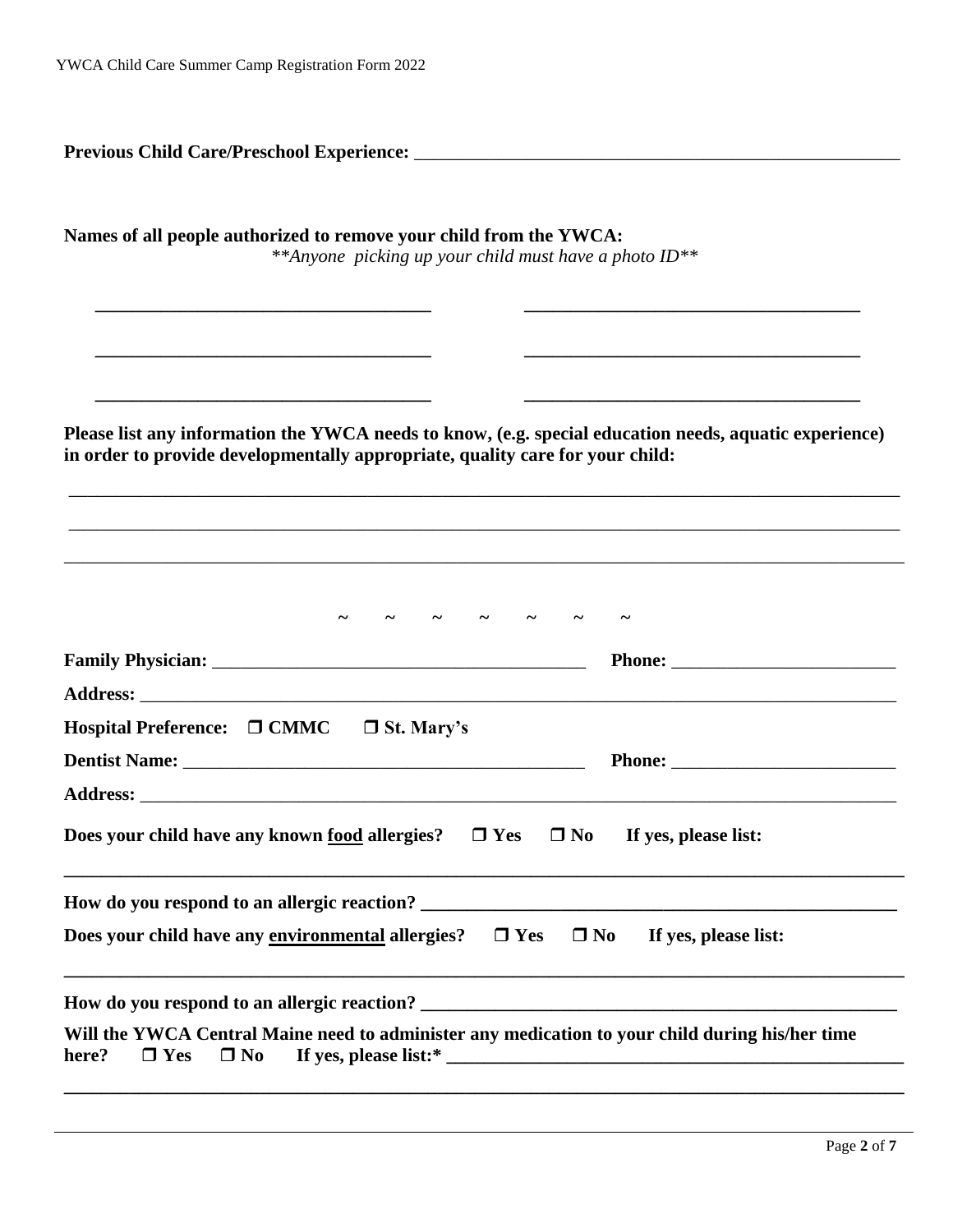| <b>Medication</b> | <b>Dosage</b> | <b>Time Given</b> |
|-------------------|---------------|-------------------|
|                   |               |                   |
|                   |               |                   |
|                   |               |                   |

*\* A Medication Administration Form must be completed in order for YWCA staff to administer medication.* **EMERGENCY CONTACT INFORMATION**

 *Please list at least one person, other than a parent or guardian, who may be contacted to pick up your child in the event of an emergency. Complete street addresses are required per licensing guidelines: YOUR CHILD MUST BE PICKED UP WITHIN 2 HOURS OF STAFF CONTACT OF GUARDIAN/EMERGENCY CONTACTS.*

| Phone: |  |
|--------|--|
|        |  |
|        |  |
|        |  |
|        |  |
|        |  |
|        |  |
|        |  |
|        |  |
|        |  |
|        |  |
|        |  |
|        |  |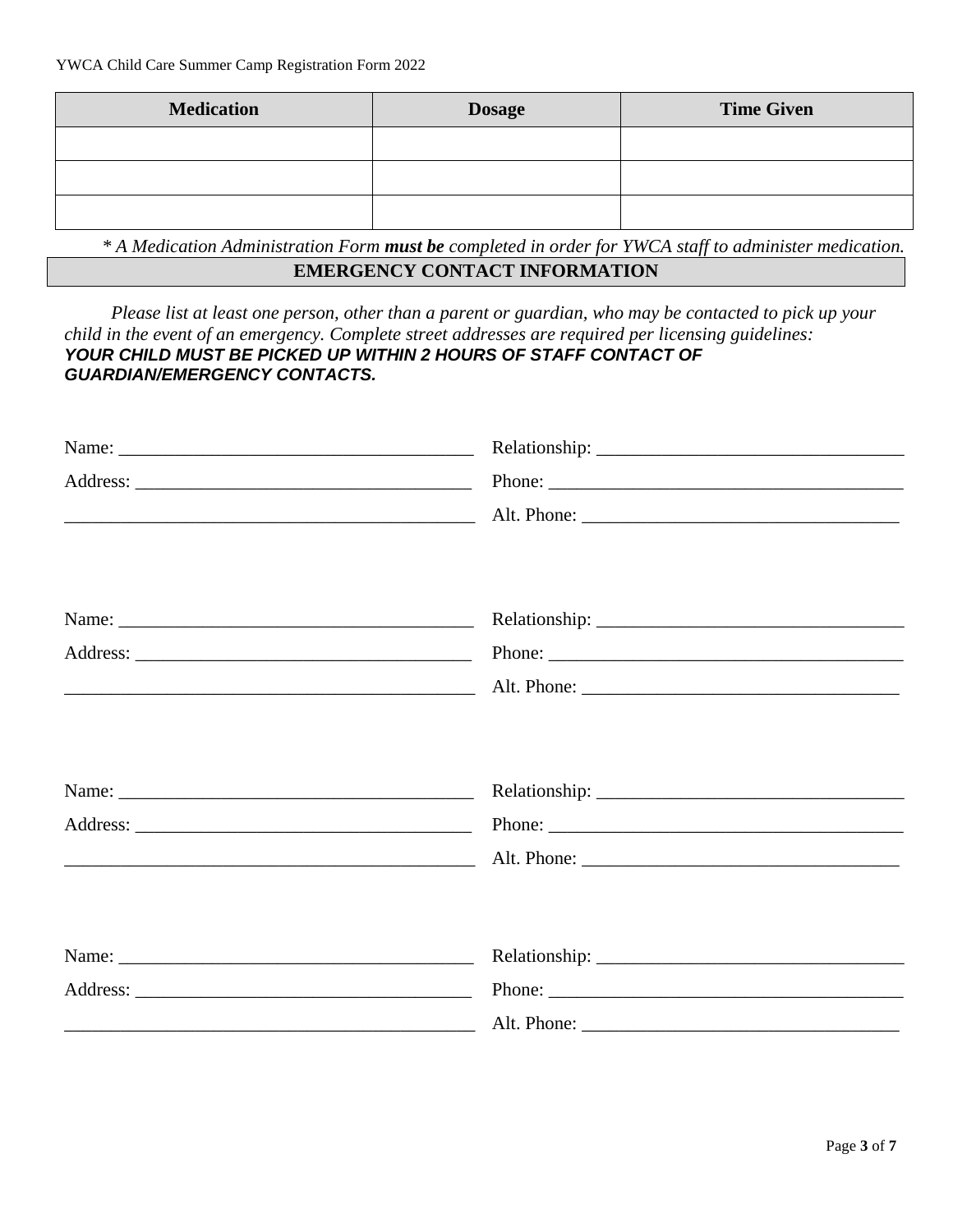# **PARENTAL PERMISSIONS**

## **Permission for Treatment**

|                                                                             |                                                                                        |                            | hereby give permission for medical personnel to secure and                                                                                                                                        |  |
|-----------------------------------------------------------------------------|----------------------------------------------------------------------------------------|----------------------------|---------------------------------------------------------------------------------------------------------------------------------------------------------------------------------------------------|--|
| (parent)                                                                    |                                                                                        |                            | administer treatment (including hospitalization) for my child _______________________, and to                                                                                                     |  |
| records necessary for insurance purposes.                                   |                                                                                        |                            | $\overline{(child)}$<br>provide or arrange for necessary emergency transportation, as well as for the YWCA to release any                                                                         |  |
|                                                                             | Parent/Guardian Signature                                                              |                            | Date                                                                                                                                                                                              |  |
|                                                                             |                                                                                        |                            |                                                                                                                                                                                                   |  |
|                                                                             |                                                                                        | <b>Swim Permission</b>     |                                                                                                                                                                                                   |  |
|                                                                             |                                                                                        |                            | $I, \underline{\hspace{1cm}}$ , give permission for my child, $\underline{\hspace{1cm}}$ , (child)                                                                                                |  |
|                                                                             |                                                                                        |                            | to participate in the YWCA's swim program. The swim program may include swim lessons, free<br>swim activities, and wading activities, which may take place at the YWCA or while on field trips.   |  |
|                                                                             | Parent/Guardian Signature<br>My Child is a □ Skilled □ Developing □ Beginning Swimmer. |                            | Date                                                                                                                                                                                              |  |
|                                                                             |                                                                                        |                            |                                                                                                                                                                                                   |  |
|                                                                             | <b>Sunscreen Administration Permission</b>                                             |                            |                                                                                                                                                                                                   |  |
| basis in order to help protect him/her from the harmful effects of UV rays? |                                                                                        |                            | Does the YWCA staff have permission to assist your child in applying sunscreen on an as-needed                                                                                                    |  |
|                                                                             | $\Box$ Yes                                                                             | $\square$ No               |                                                                                                                                                                                                   |  |
|                                                                             | Parent/Guardian Signature                                                              |                            | Date                                                                                                                                                                                              |  |
|                                                                             |                                                                                        |                            |                                                                                                                                                                                                   |  |
|                                                                             |                                                                                        | <b>Photo/Video Release</b> |                                                                                                                                                                                                   |  |
| grants, social media, and/or press releases in the newspaper.               | $\Box$ Yes                                                                             | $\Box$ No                  | Does the YWCA Central Maine have permission to photograph/video your child while at the YWCA<br>Child Care? Photos and videos will be used for promotions in YWCA publications, presentations for |  |
|                                                                             | Parent/Guardian Signature                                                              |                            | Date                                                                                                                                                                                              |  |

Page **4** of **7**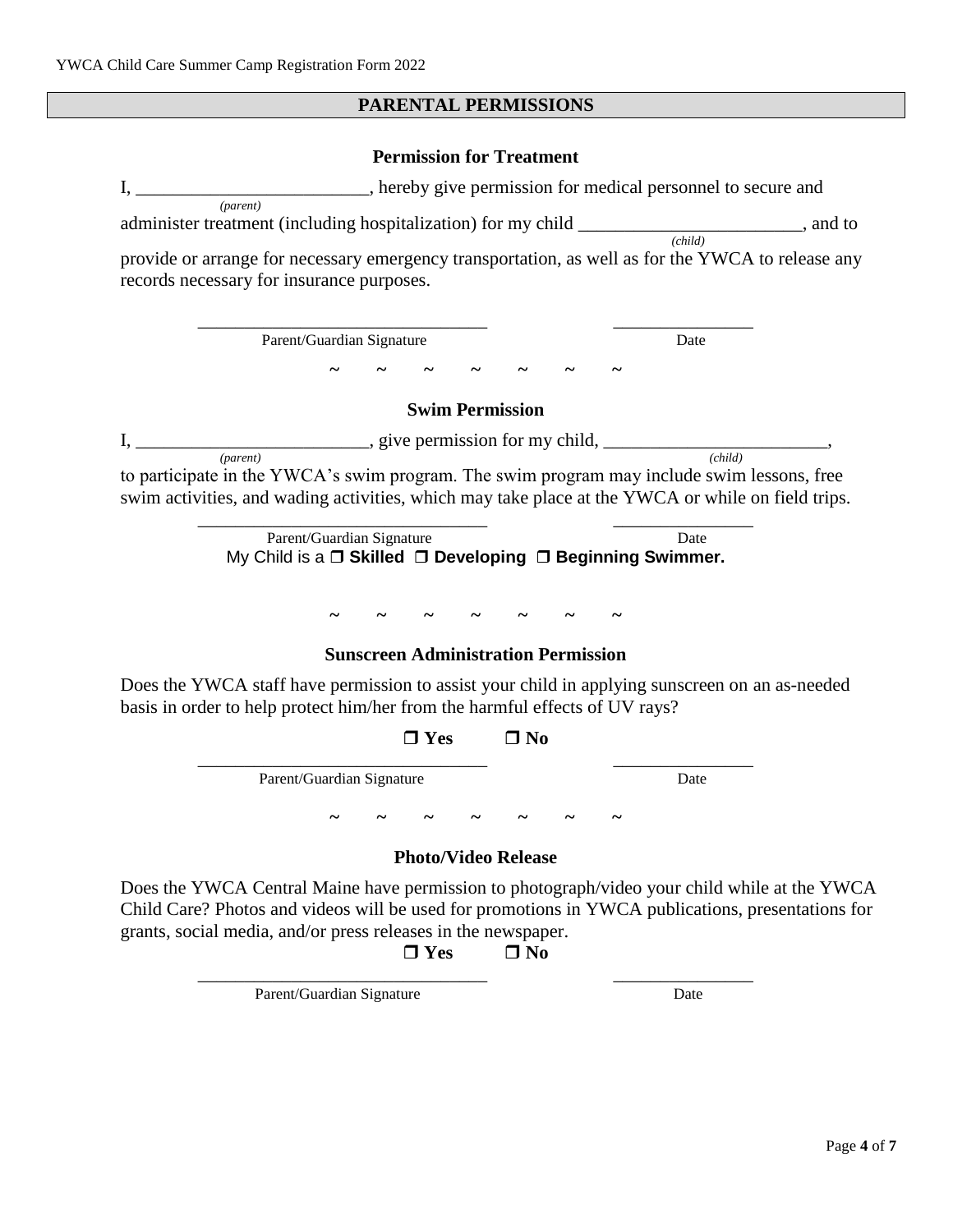### **SUMMER CAMP IMFORMATION**

#### **Enrollment and Registration**

The following fees are required at the time of registration for summer camp:

\$25.00 registration fee

\$40.00 Community Access Pass

\$175.<sup>00</sup> first weeks' tuition

\$35.00 non-refundable deposit for each week your child will be attending (excluding first week)

An annual YWCA membership (Community Access Pass) is required for all campers. This \$40 fee is only due at the time of camp registration for participants who do not already have an active YWCA membership.

Registrations for summer camp will not be accepted without payment for annual membership, registration fee, first week's tuition, and additional weeks' deposits; therefore, *your child will not be guaranteed a spot in summer camp until registration is finalized.* 

#### **Important Dates**

- $\triangleright$  **April 1<sup>st</sup> Early Registration Deadline** The \$25.<sup>00</sup> registration fee will be waived if all enrollment fees, deposits, and camp paperwork have been received by this date.
- **May 2nd Scholarship Application Deadline** Scholarship funds are allocated on a first come, first served basis. Families receiving state aid for tuition must also complete a scholarship application.
- **June 3rd Registration Deadline for Summer Camp**

#### **Tuition, Fees, and Scholarship Information**

Weekly summer camp **tuition** is \$175.<sup>00</sup> per child. This includes breakfast, lunch, afternoon snack, swim time throughout the week, field trips, materials, and one t-shirt.

Summer camp runs from 7:00 AM – 5:30 PM. A **late pick-up fee** of \$10.<sup>00</sup> per child per day will be billed to parents who pick their child up past 5:30 PM.

**Scholarship funds** may be available to those who qualify based on financial need. Limited funds are allocated on a first come, first served basis, so families are encouraged to apply early. Applications for scholarships are included in the registration packet and are due by May  $1<sup>st</sup>$ .

#### **Summer Camp Dates**

Parents will be charged for each week a child is signed up, regardless of whether or not the child attends. All deposits are non-refundable. **Please check the weeks that your child will be attending YWCA Summer** 

## **Camp:**

- $\Box$  **June 27<sup>th</sup> <b>July 1**<sup>st</sup>
- 
- 
- 

 $\Box$  **July 5th**  $\rightarrow$  **July 25th**  $\rightarrow$  **July 25th**  $\rightarrow$  **D** August 15th  $\rightarrow$  August 19th

- **July 11th – July 15th August 1st – August 5th August 22nd - August 26th**
- **July18th – July 22nd August 8th August 12th**

*\*The YWCA will be closed on July 3rd in observance of Independence Day.*

*Please Note: These dates are subject to change due to the potential for more snow day this school year and the anticipated start date of the following school year.*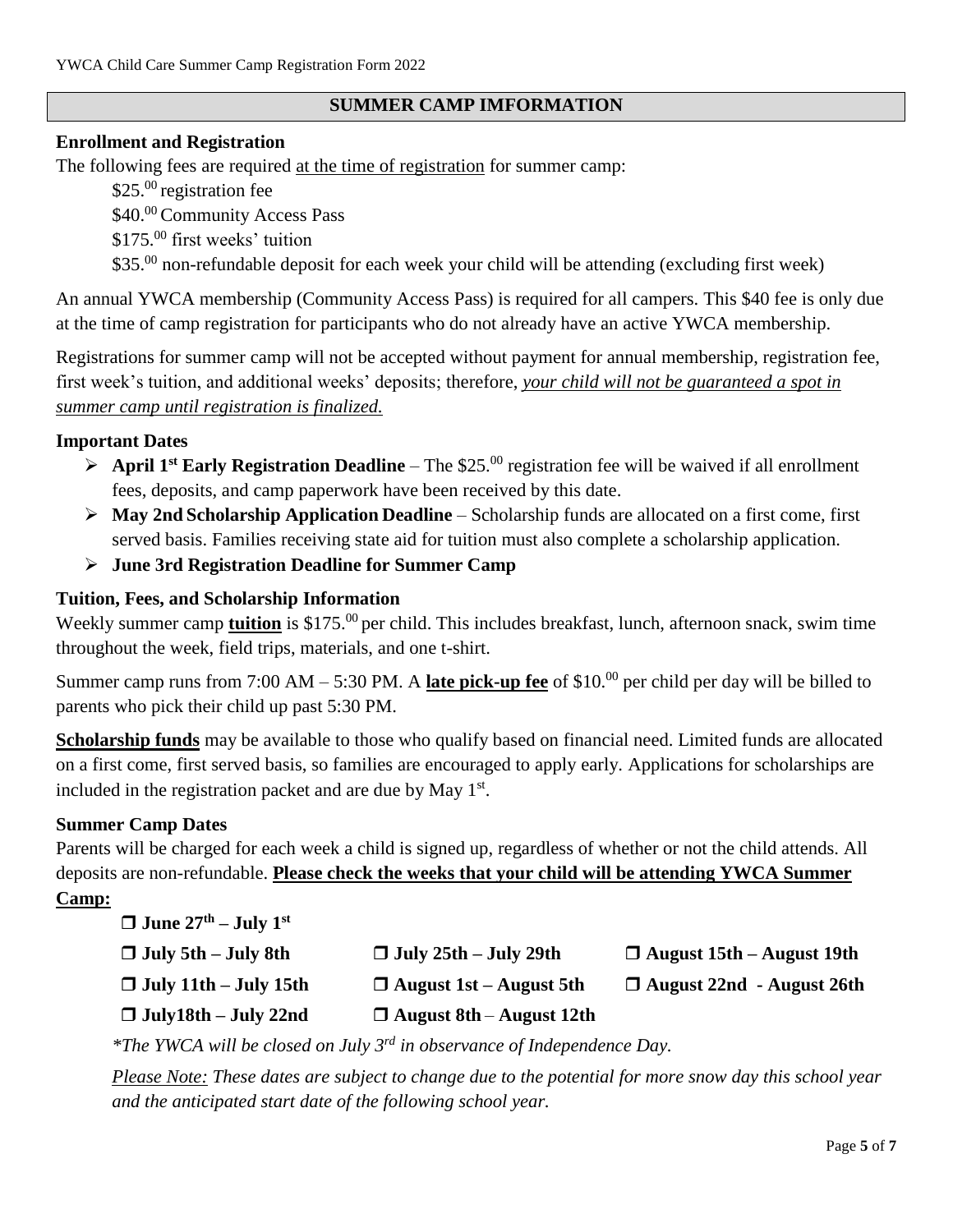### **Camp T-Shirts**

Each Camper will receive a YWCA camp T-shirt to be worn on all field trips and off-site activities. The shirts will be washed and stored at the YWCA until the last week of camp. Additional shirts may be purchased for \$10.00 each, due at the time of registration.

Please circle your camper's shirt size:

| Youth:        | Small | Medium | Large | X-Large |          |
|---------------|-------|--------|-------|---------|----------|
| <b>Adult:</b> | Small | Medium | Large | X-Large | XX-Large |

### **Payment Policy**

Each week of summer camp is to be pre-paid by Monday morning. Payments must be made in full before drop off for children to participate in camp. *There are no exceptions to this policy.* **Balances that run more than one week will result in a child's dismissal from the program.** 

### **Methods of Payment**

The YWCA accepts the following forms of payment:

- Cash
- Check *(please make payable to YWCA Central Maine)*
- Credit card (Visa, Mastercard, Discover)
- Automatic withdrawal from your bank account

### **Method of Payment**

Please indicate your method of payment:

□ Parent Self-Pay  $\Box$  FedCap<sup>\*\*</sup> DHHS Subsidy\* Parent Portion: \$  $\Box$  Other

*\*If you received state funding, paperwork indicating contract beginning and end dates, as well as the state/parent portion payment information must be provided to the YWCA Central Maine.*

*\*\*If FedCap is chosen as the payment method, the parent is responsible for ensuring that both the FedCap and parent portions are paid.*